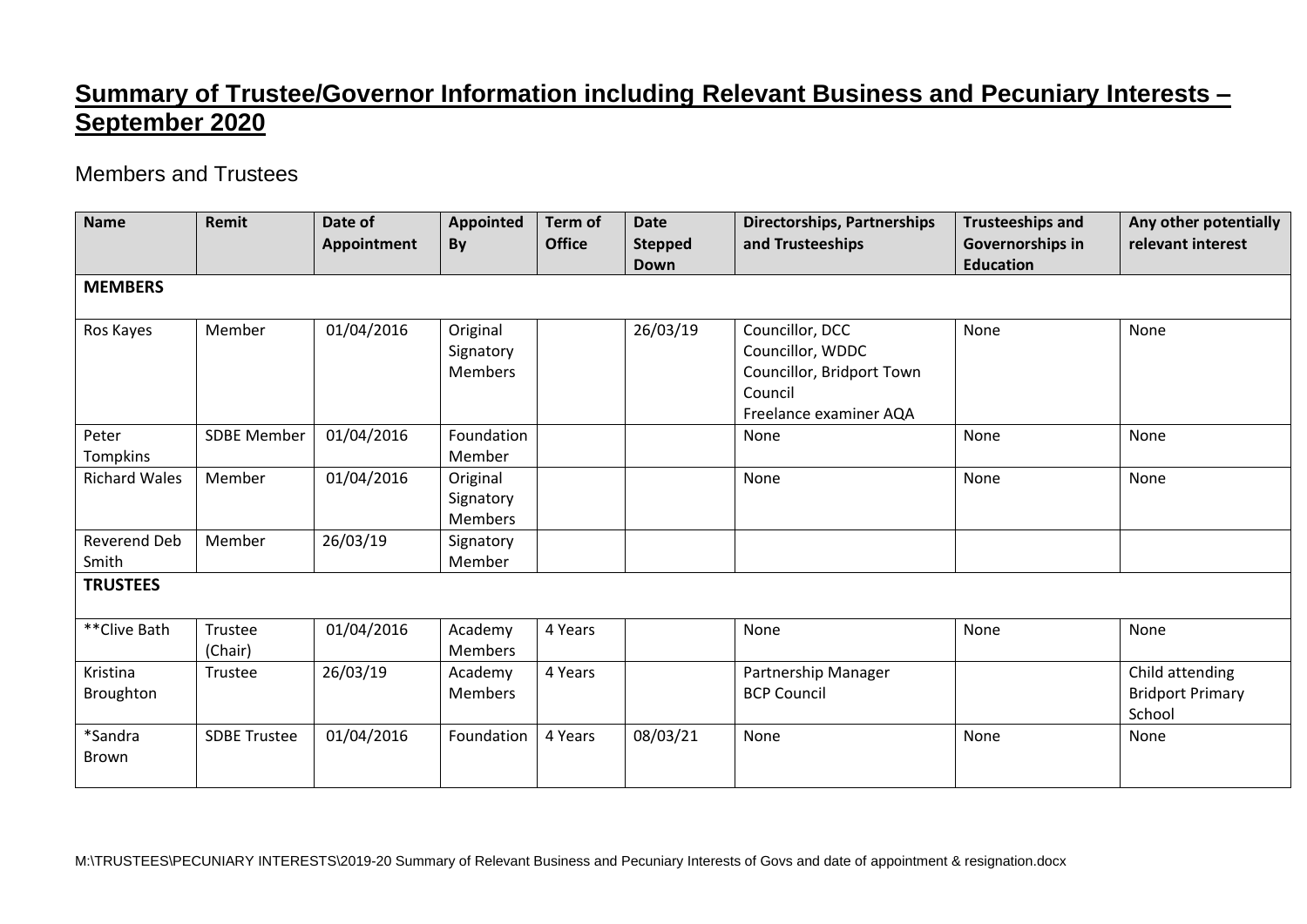| <b>Name</b>           | Remit               | Date of<br>Appointment | <b>Appointed</b><br>By    | <b>Term of</b><br><b>Office</b> | <b>Date</b><br><b>Stepped</b><br><b>Down</b> | <b>Directorships, Partnerships</b><br>and Trusteeships                                                                                                                                                           | <b>Trusteeships and</b><br>Governorships in<br><b>Education</b>                                | Any other potentially<br>relevant interest                                                                                                                                 |
|-----------------------|---------------------|------------------------|---------------------------|---------------------------------|----------------------------------------------|------------------------------------------------------------------------------------------------------------------------------------------------------------------------------------------------------------------|------------------------------------------------------------------------------------------------|----------------------------------------------------------------------------------------------------------------------------------------------------------------------------|
| Hilary<br>Cunningham  | Trustee             | 16/12/19               | Academy<br><b>Members</b> | 4 Years                         |                                              |                                                                                                                                                                                                                  | Chair of Governors,<br>Sir John Colfox<br>Academy                                              | <b>RNLI</b>                                                                                                                                                                |
| **David<br>Jenkins    | Trustee             | 01/04/2016             | Academy<br>Members        | 4 Years                         |                                              | <b>NHS Dorset Clinical</b><br>$\bullet$<br><b>Commissioning Group</b><br><b>Wessex Regional Flood</b><br>$\bullet$<br>and Coastal Committee<br>Chair, Burton Bradstock<br>$\bullet$<br>Festival of Music and Art | None                                                                                           | Son-in-law, Simon<br>Browne, is a Self<br>Employed consultant<br>working in school<br>attendance and child<br>safeguarding but with<br>no business interests<br>in Dorset. |
| *Anna Ledgard         | Trustee             | 01/04/2016             | Academy<br><b>Members</b> | 4 Years                         | 31/08/21                                     | Directorship: Bellgate Mews<br>Residents Association,<br>London, NW5                                                                                                                                             |                                                                                                | None                                                                                                                                                                       |
| Pat Lewis-<br>Badgett | Trustee             | 20/04/21               | Foundation                | 4 Years                         |                                              | None                                                                                                                                                                                                             | Chair of Governors,<br><b>Burton Bradstock CE</b><br>Primary School                            | None                                                                                                                                                                       |
| **Alan Moss           | Trustee             | 01/04/2016             | Academy<br><b>Members</b> | 4 Years                         |                                              | None                                                                                                                                                                                                             | Governor, St Mary's<br><b>CE Primary School</b>                                                | None                                                                                                                                                                       |
| *Keith Peraux         | Trustee             | 01/04/2016             | Academy<br><b>Members</b> | 4 Years                         | 01/04/21                                     | None                                                                                                                                                                                                             | None                                                                                           | None                                                                                                                                                                       |
| *Julian Piper         | <b>SDBE Trustee</b> | 01/04/2016             | Academy<br>Members        | 4 Years                         | 31/08/21                                     |                                                                                                                                                                                                                  | Governor, Burton<br><b>Bradstock CE Primary</b><br>School                                      | None                                                                                                                                                                       |
| David Powell          | Trustee             | 01/04/2016             | Academy<br><b>Members</b> | 4 Years                         | 19/09/18                                     | None                                                                                                                                                                                                             | Chair of Governors,<br><b>Bridport Primary</b><br>School; Governor, Sir<br>John Colfox Academy | None                                                                                                                                                                       |